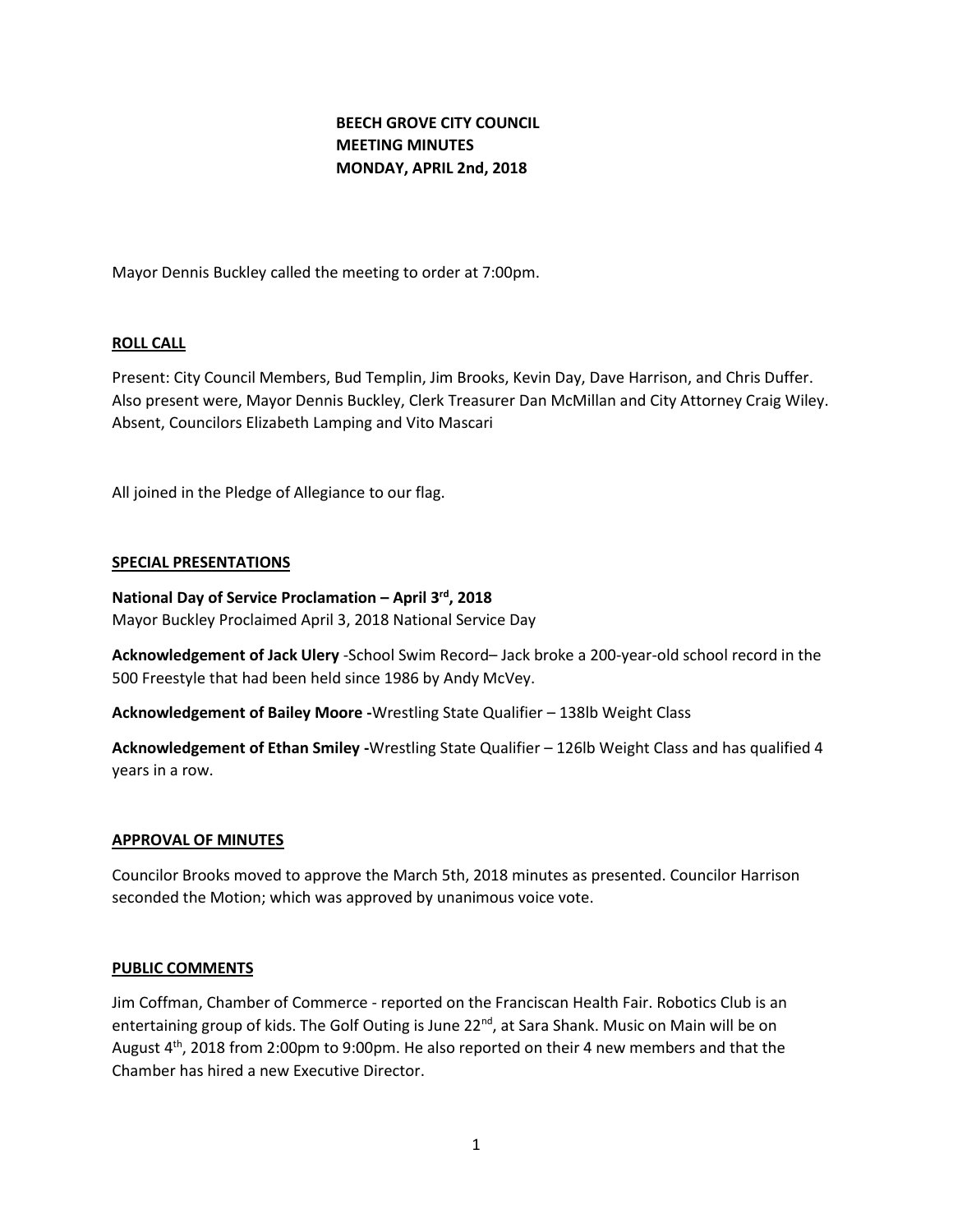### **COMMITTEE REPORTS**

**Mayors Youth Council**: None

**ABC:** No report.

**Greenscape Commission:** In the Council Packet

**Compliance Division:** None

**Public Safety:** In the Council Packet

**[Financial Report](http://www.beechgrove.com/uploads/1/0/1/2/10129925/april_2018_financial_report.pdf)**: *Presented by Clerk-Treasurer Dan McMillan* Beech Grove City Council Dennis Buckley, Mayor Craig Wiley, City Attorney

Good Evening Councilors,

In March we made the following payments:

DPW & Parks Vehicles Lease/Purchase Payment- \$26, 304.96

We closed out the health trust and the check from Donley was mailed to AIM and put toward the April payment.

The Rainy-Day Fund was paid in full last year.

The stormwater fund as of 3/31/2018 had a balance of \$265,824.62

Community events can be added free of charge by emailing me at [dan.mcmillan@beechgrove.com](mailto:dan.mcmillan@beechgrove.com)

Thanks to the website volunteers who continue to keep it updated at no cost to the taxpayers. Financial Reports, Debt Service, Bank Balances and more can be found on the City Website at [www.beechgrove.com.](file:///C:/Users/dan/Documents/www.beechgrove.com)

The bank balances are listed below:

| <b>City Corporation</b> | \$2,568,507.61 |
|-------------------------|----------------|
| Utilities               | \$980,957.93   |
| Criminal Investigation  | \$159,128.11   |
| Fund (CIF               |                |
| RDC General             | \$276,463.22   |
|                         |                |
| RDC Debt Service        | \$240,000.00   |
| (DSR)                   |                |
| 2004 SRF Debt Service   | \$137,519.68   |
| (DSR)                   |                |
| 2015A Refunding Bond    | \$64,045.36    |
| Debt Service Reserve    |                |
| (DSR)                   |                |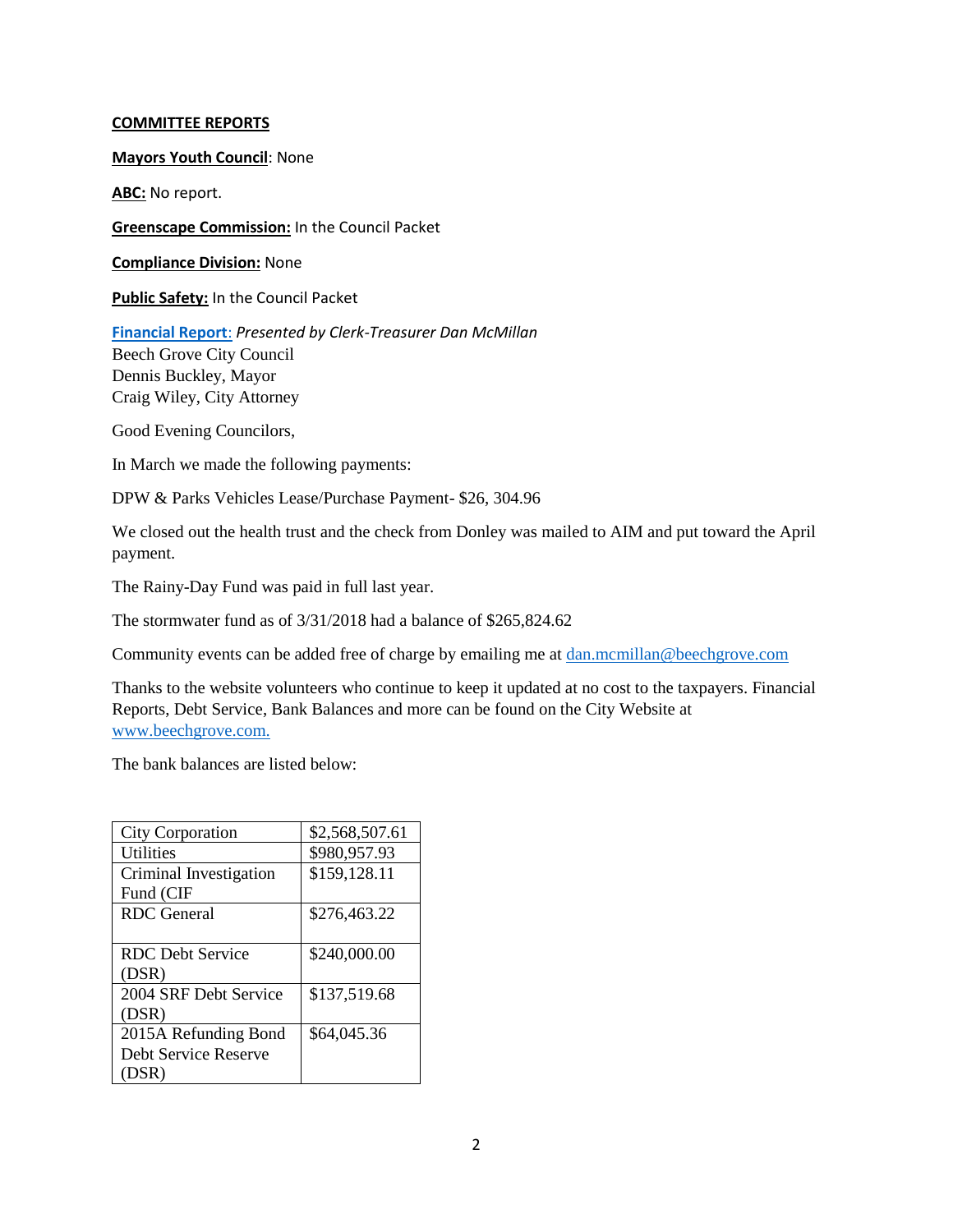As always, if you have any questions my door is always open. Thank you.

Respectfully Submitted,

Dan McMillan, Clerk Treasurer City of Beech Grove

## **OLD BUSINESS**

## **[General Ordinance No. 1, 2018](http://www.beechgrove.com/uploads/1/0/1/2/10129925/genera_ordinance_no.1_2018_amends_chapter_50_sewer_fees.pdf)**

...*Amends Chapter 50 of the Code of ordinances, Pursuant to Stormwater Fees*

Clerk-Treasurer McMillan read the ordinance into the record.

Councilor Duffer moved to approve the ordinance on Third Reading. Councilor Brooks seconded the Motion; which was approved by unanimous voice vote. General Ordinance No.1, 2018 was approved on Third and Final Reading.

## **[General Ordinance No.2, 2018](http://www.beechgrove.com/uploads/1/0/1/2/10129925/general_ordinance_no.2_2018_amend_chapter_100.pdf)**

...*Amends Chapter 100 of the Code of ordinances, Pursuant to Local Road and Sidewalk Improvements*

Councilor Duffer moved to read by Title only. Councilor Harrison seconded the Motion; which was approved by unanimous voice vote.

Clerk-Treasurer McMillan read the ordinance into the record.

Councilor Harrison moved to approve the ordinance on Third Reading. Councilor Duffer seconded the Motion; which was approved by unanimous voice vote. General Ordinance No.2, 2018 was approved on Third and Final Reading.

## **[General Ordinance](http://www.beechgrove.com/uploads/1/0/1/2/10129925/general_ordinance_3_2018.pdf) No.3, 2018**

.*..Amends Chapter 35 of the Code of Ordinances Pursuant to the Board of Public Works and Safety functioning as a Purchasing Agent.*

Clerk-Treasurer McMillan read the ordinance into the record.

Councilor Templin moved to approve the ordinance on First Reading. Councilor Harrison seconded the Motion; which failed by a by a 3-2 voice vote. Councilors Day and Duffer voted no. General Ordinance No.3, 2018 failed.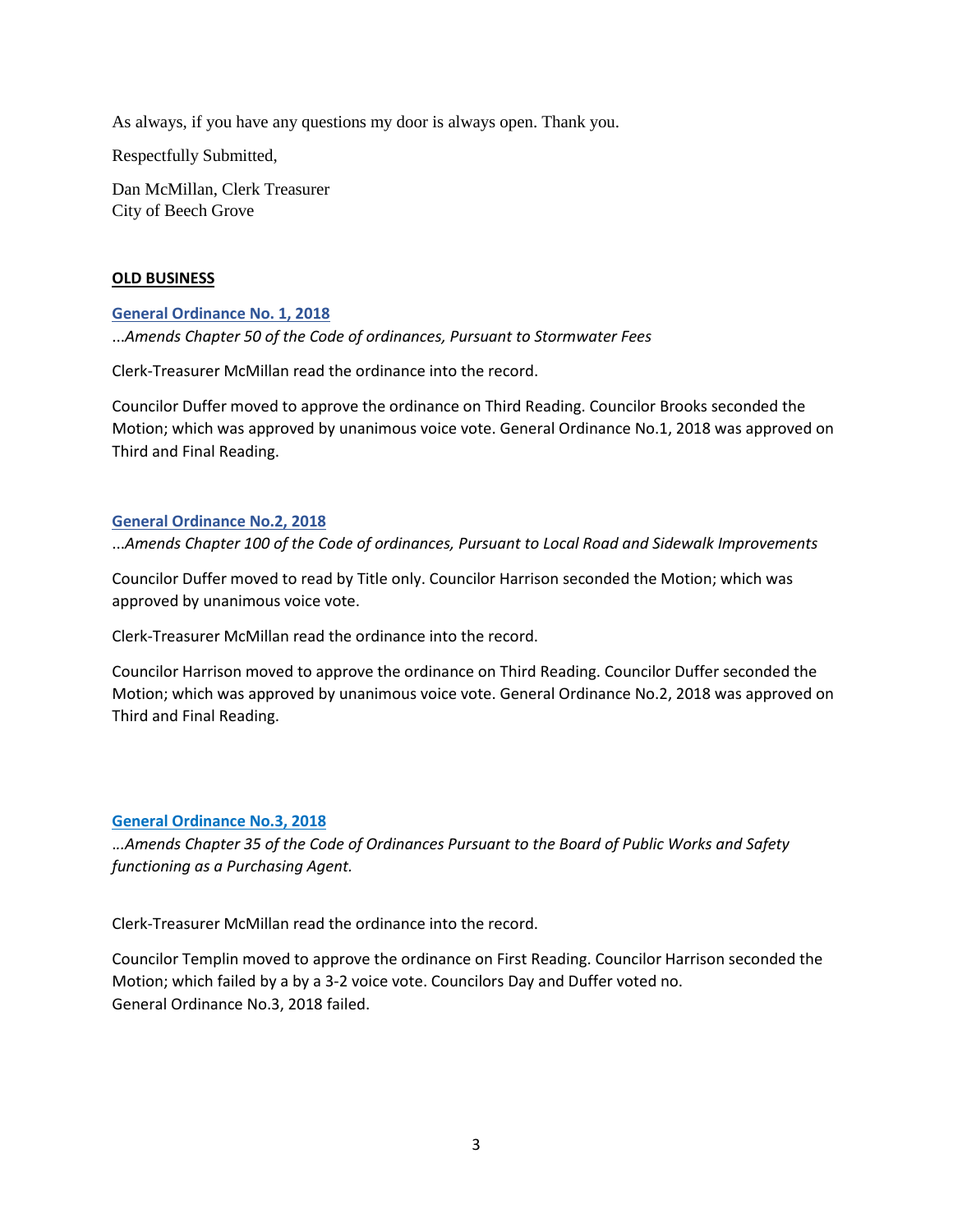## **[General Ordinance No.4, 2018](http://www.beechgrove.com/uploads/1/0/1/2/10129925/general_ordinance_4_2018.pdf)**

...*Amends General Ordinance No.8, 2017 (Salary Ordinance) to Include SRT and FTO Pay for the Beech Grove Police Department*

Councilor Templin moved to amend the salary ordinance to read the Clerk-Treasurer may pay the uniform allowance and anything that has been negotiated in the union contracts. Councilor Harrison seconded the Motion; which was approved by a 4 to 1 vote. Councilor Brooks voted no.

Councilor Duffer moved to read by Title only. Councilor Templin seconded the Motion; which was approved by unanimous voice vote.

Clerk-Treasurer McMillan read the ordinance into the record.

Councilor Templin moved to approve the ordinance on Second Reading with the amendment. Councilor Duffer seconded the Motion; which was approved by unanimous voice vote. General Ordinance No.4, 2018 was approved on Second Reading.

All Councilors voted to hear and vote on General Ordinance No.4, 2018 on Third Reading.

Clerk-Treasurer McMillan read the ordinance into the record by Title only.

Councilor Templin moved to approve the ordinance on Third Reading. Councilor Harrison seconded the Motion; which was approved by unanimous voice vote. General Ordinance No.4, 2018 was approved on Third Reading

**Greenscape Commission** – Mayor Buckley announced that Amanda Rubadue is interested in serving. The opening is a Council Appointment. She will be asked to attend the next Council meeting, so the Councilors can meet her.

#### **NEW BUSINESS**

#### **Resolution No. 2, 2018**

*…Approves the continuation of the City of Beech Grove for the Local Intercession for the Next Five Years*

Clerk-Treasurer McMillan read the resolution into the record.

Councilor Brooks moved to approve the resolution. Councilor Templin seconded the Motion; which was approved by unanimous voice vote.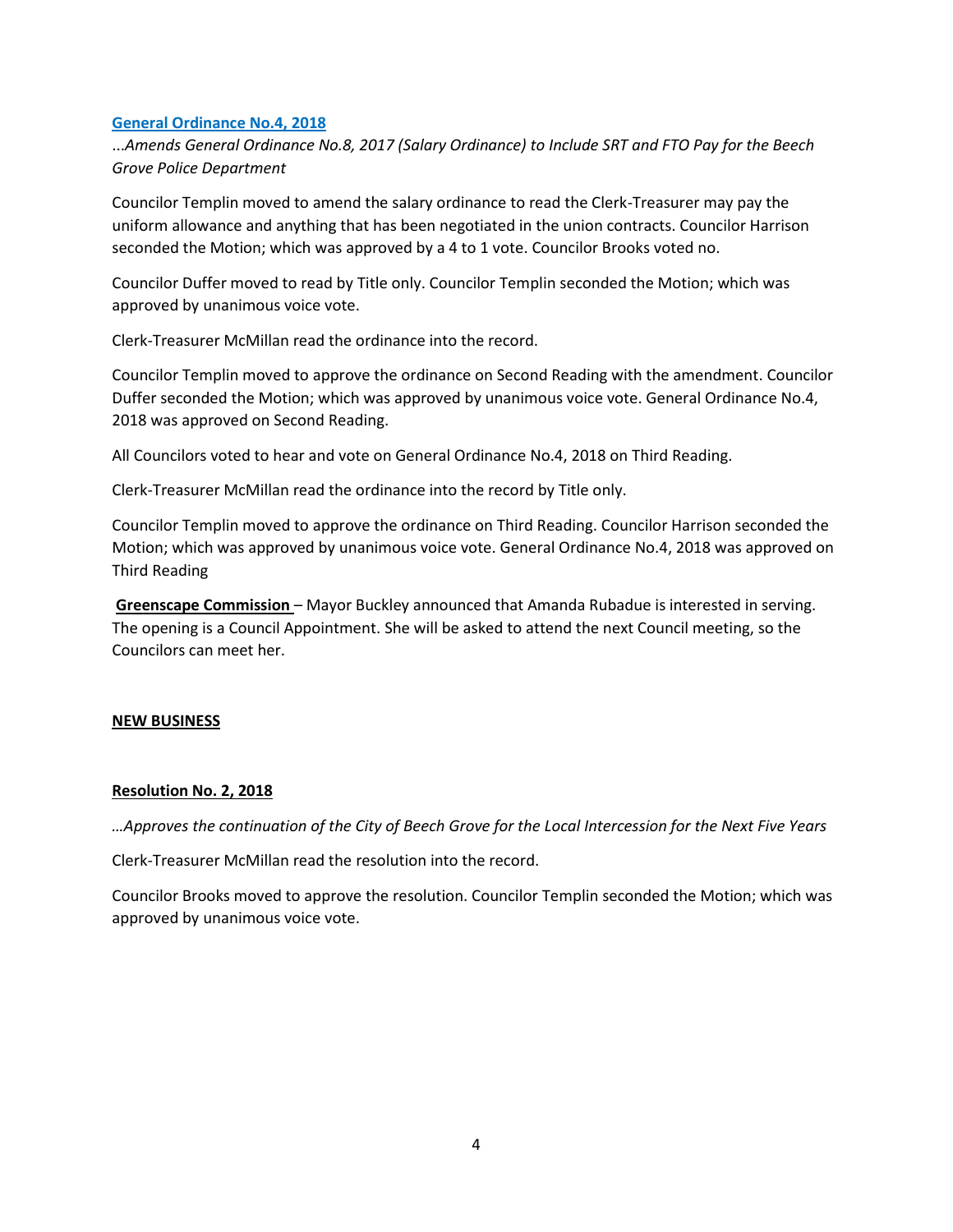## **[General Ordinance No.5, 2018](http://www.beechgrove.com/uploads/1/0/1/2/10129925/general_ordinance_5_2018.pdf)**

… *An Ordinance That Amends Chapter 150 of the Code of Ordinances Concerning Utility Locate Fees*

Clerk-Treasurer McMillan read the ordinance into the record.

Councilor Brooks moved to approve the ordinance. Councilor Harrison seconded the Motion; which was approved by unanimous voice vote. General Ordinance No.5, 2018 was approved on First Reading.

### **[General Ordinance](http://www.beechgrove.com/uploads/1/0/1/2/10129925/general_ordinance_6_2018.pdf) No.6, 2018**

… *An Ordinance that amends Chapter 96 of the Code of Ordinances Concerning the Disposal of Waste Within the Business District and Fees Assessed for Mattress and Box Spring Pick-up*

Delete the following in its entirety, *Section 96.163, Disposing of Refuse Within the Business District*.

Clerk-Treasurer McMillan read the ordinance into the record.

Councilor Duffer moved to approve the ordinance. Councilor Day seconded the Motion; which was approved by unanimous voice vote. General Ordinance No.6, 2018 was approved on First Reading.

## **[General Ordinance No.7, 2018](http://www.beechgrove.com/uploads/1/0/1/2/10129925/general_ordinance_7_2018.pdf)**

… *An Ordinance That Amends Chapter 78 of the Code of Ordinances Concerning Parking on a Public Street*

Clerk-Treasurer McMillan read the ordinance into the record.

Councilor Harrison moved to approve the ordinance. Councilor Duffer seconded the Motion; which was approved by unanimous voice vote. General Ordinance No.7, 2018 was approved on First Reading.

## **BZA Resignation**

Clerk -Treasurer McMillan read a resignation letter from Diana Hendricks.

Councilor Brooks moved to accept her resignation. Councilor Harrison seconded the Motion; which was approved by unanimous voice vote.

Diana was a Council appointment, so the Council will need to seek out an appointment for the Board.

#### **COUNCIL COMMENTS**

**Councilor Templin-** Thanked the Mayor for acknowledging the teens from Beech Grove High School on their accomplishments. He also thanked Jim Coffman for his comments. Councilor Lamping asked that Councilor Templin in her absence acknowledge Mayor Buckley and Chief Swartz for attending the walkout at the high school and she was very proud of the students. Councilor Templin also commented that while Clerk-Treasurer McMillan does seem stubborn in his ways, he really does believe that Dan's goals are to ensure that all the t's are crossed, and the I's are dotted.